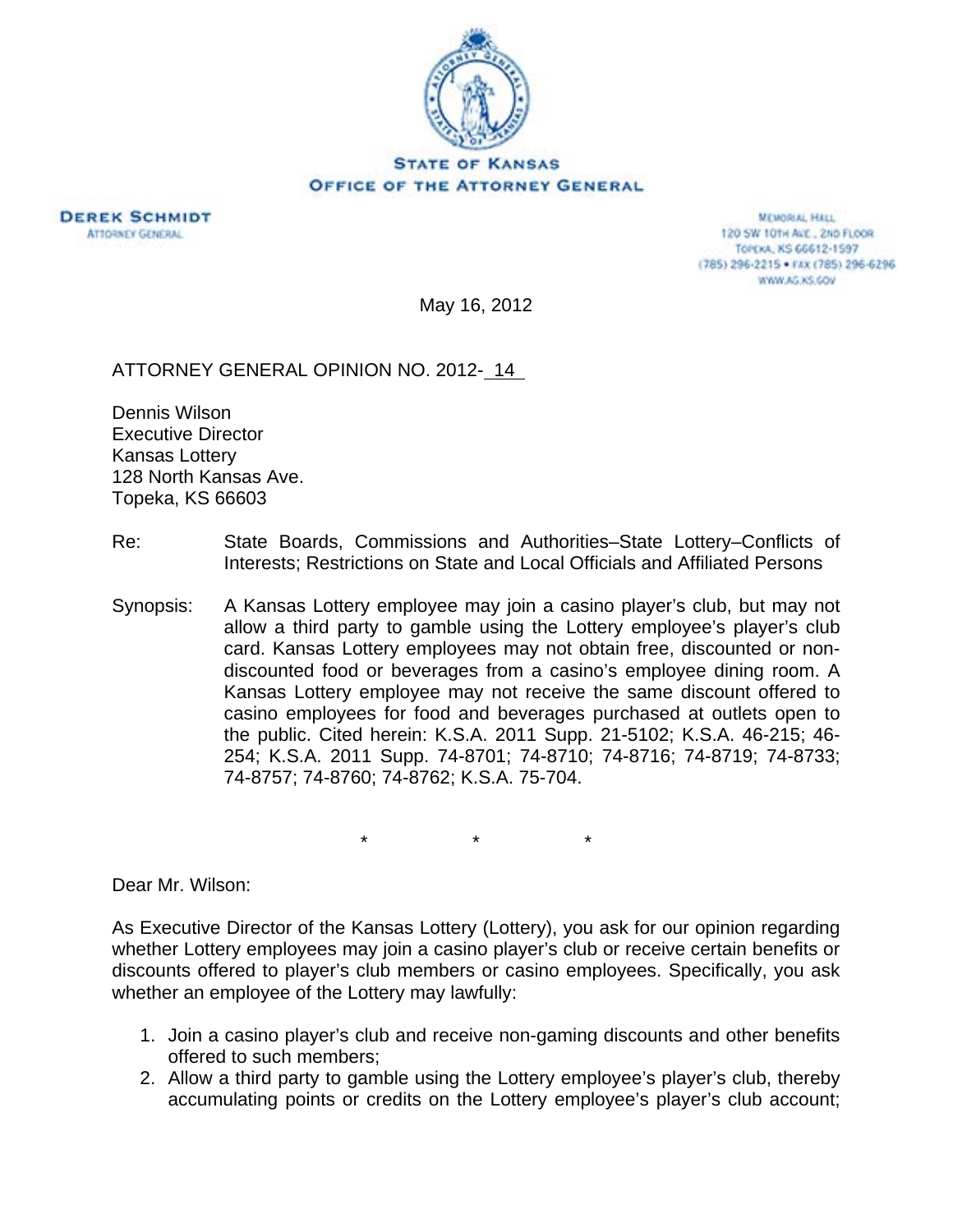Dennis Wilson Page 2

- 3. Obtain discounted or free food or beverages from a casino's employee dining room;
- 4. Obtain non-discounted food or beverages from a casino's employee dining room; and,
- 5. Receive the same discount offered to casino employees for food and beverages purchased at outlets open to the public.

In your letter, you note that you have submitted a similar request for an opinion to the Kansas Governmental Ethics Commission. To minimize duplication of efforts, we limit our opinion to application of the Kansas Lottery Act (Lottery Act)<sup>1</sup> and the Kansas Expanded Lottery Act (KELA).<sup>2</sup> We defer interpretation of the State Governmental Ethics Law<sup>3</sup> to the Kansas Governmental Ethics Commission.<sup>4</sup>

For the purposes of this opinion, we assume that the description of player's clubs presented in your letter is factually accurate.<sup>5</sup> As described in your letter, player's clubs are voluntary programs open to members of the general public who are not otherwise disqualified from gambling, i.e. player's club members must be at least 21 years of age<sup>6</sup> and may not be on the casino's "self-exclusion list."<sup>7</sup> There is no membership fee for such clubs, and actual gambling is not required to obtain or maintain membership.

While player's club benefits may vary from club to club, members generally receive discounts at the casino's public food outlets, discounted room rates or other amenities, and discounts at retailer outlets located at the casino. Members accrue "credits" or "points" by using a player's club card while gambling, and such credits or points can be redeemed for free gaming or extra discounts. Thus, a Lottery employee who joins a casino player's club would receive discounts on food and amenities, but would not accrue player's club credits or points unless the employee's player's club card was used while gambling.

Your questions require an analysis of certain statutes intended to prevent conflicts of interest by placing restrictions on Lottery commissioners and staff. K.S.A. 2011 Supp. 74-8716(f) states:

It shall be unlawful for the executive director, a member of the commission or an employee of the Kansas lottery to accept any compensation, gift, loan, entertainment, favor or service from any lottery gaming facility

 $\overline{a}$ 

<sup>1</sup> K.S.A. 2011 Supp. 74-8701 *et seq.* <sup>2</sup>

K.S.A. 2011 Supp. 74-8733 *et seq.* <sup>3</sup>

K.S.A. 46-215 *et seq.* <sup>4</sup>

 $4$  Pursuant to K.S.A. 46-254, any person who acts in accordance with the provisions of a Kansas Governmental Ethics Commission opinion shall be presumed to have complied with the State Governmental Ethics Law.

<sup>&</sup>lt;sup>5</sup> Pursuant to K.S.A. 75-704, Attorney General Opinions address questions of law, not of fact.<br><sup>6</sup> K.S.A. 2011, Sunn, 74,8757(b) (" ...po norpon under age 21 aboll play ar make a wager at

<sup>&</sup>lt;sup>6</sup> K.S.A. 2011 Supp. 74-8757(b) ("...no person under age 21 shall play or make a wager on an electric gaming machine game or a lottery facility game...").<br>( K S A - 2011, Supp. 74,8710(o)(13), Ap-individual

K.S.A. 2011 Supp. 74-8710(a)(13). An individual may place his or her name on a casino's "selfexclusion list," thereby barring the individual from access to gaming machines and other casino games.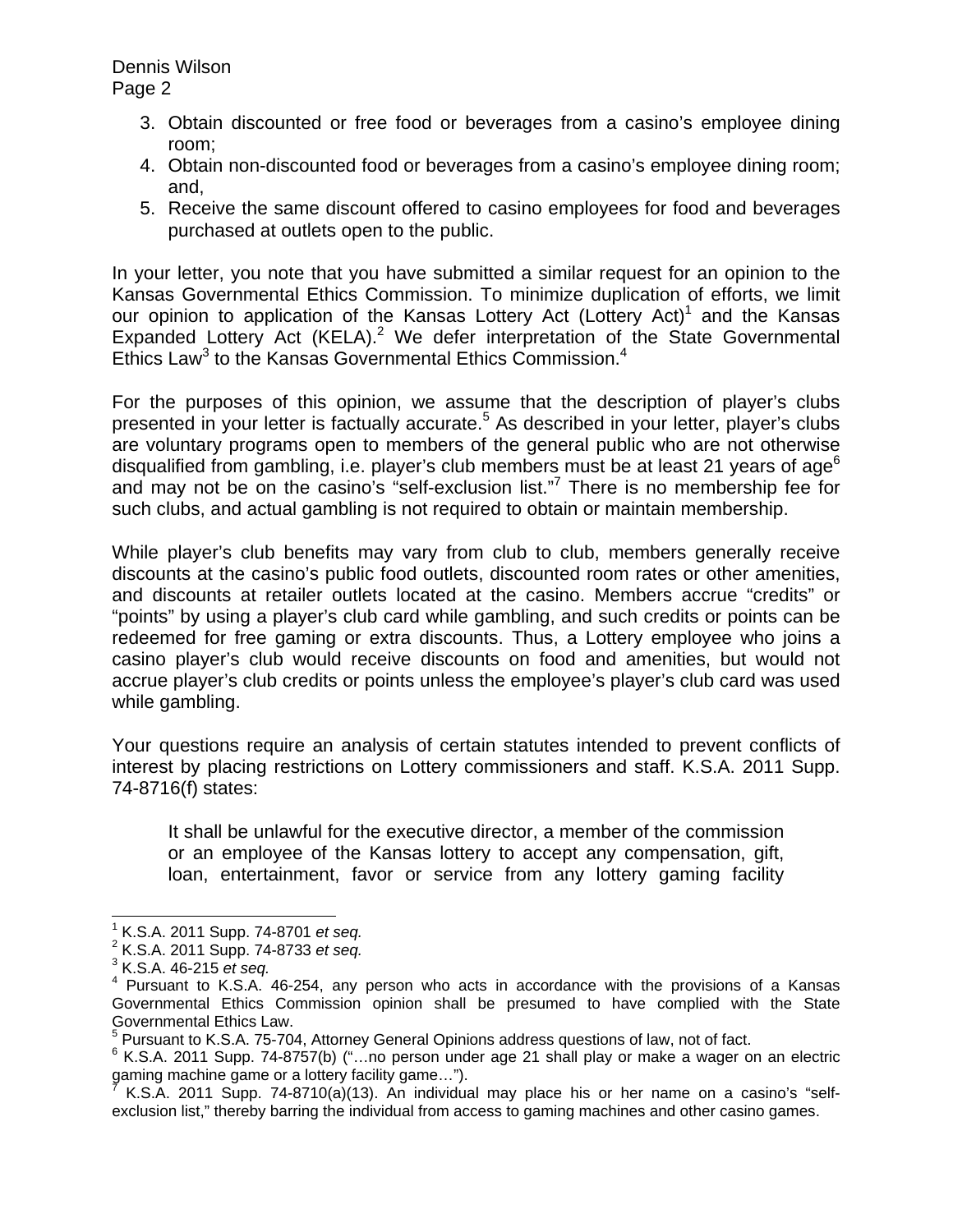manager, subcontractor or agent of a lottery gaming facility manager, manufacturer or vendor of electronic gaming machines or central computer system provider.

Additionally, K.S.A. 2011 Supp. 74-8762(d) states in relevant part:

No state or local official<sup>8</sup> shall solicit or accept, directly or indirectly, any complimentary service or discount . . . from any lottery gaming facility manager or racetrack gaming facility manager, which such official knows or has reason to know is other than a service or discount that is offered to members of the general public in like circumstance.

Violation of either K.S.A. 2011 Supp. 74-8716(f) or 74-8762(d) is a class A misdemeanor.<sup>9</sup> An individual convicted of a violation of K.S.A. 2011 Supp. 74-8716(f) also shall be removed from office or employment with the Lottery.<sup>10</sup>

We address your specific questions in order.

*1. May a Lottery employee join a casino player's club and receive non-gaming discounts and other benefits offered to such members?* 

Answer: Yes. K.S.A. 2011 Supp. 74-8762(d) prohibits Lottery employees from accepting complimentary services or discounts other than those offered to the general public in like circumstance. Based upon the description of casino player's clubs provided in your letter, we conclude that membership in such clubs is offered to the general public, and any discounts deriving solely from player's club membership are offered to the general public in like circumstance. Additionally, a casino player's club membership is not a type of "compensation, gift, loan, entertainment, favor or service" prohibited by K.S.A. 2011 Supp. 74-8716(f). Accordingly, we opine that neither the Lottery Act nor the KELA prohibit a Lottery employee from joining a casino player's club.

*2. May a Lottery employee allow a third party to gamble using the Lottery employee's player's club card, thereby accumulating points or credits on the Lottery employee's player's club account?* 

Answer: No. K.S.A. 2011 Supp. 74-8760(a) prohibits "(t)he executive director of the Kansas Lottery, a member of the Kansas Lottery Commission or any employee or agent of the Kansas Lottery" from placing a wager at a casino in Kansas. Violation of this statute is a class A misdemeanor.

K.S.A. 2011 Supp. 74-8760(a) is a criminal statute.<sup>11</sup> A criminal statute must be strictly construed in favor of the accused.<sup>12</sup> A court cannot extend a criminal statute to embrace

 $\overline{a}$ 

<sup>&</sup>lt;sup>8</sup> "State or local official" includes "any other state officer or employee with responsibility for matters affecting activities or operations of any lottery gaming facility . . . ." K.S.A. 2011 Supp. 74-8762(a)(2)(A). K.S.A. 2011 Supp. 74-8716(h); 74-8762(f).

<sup>10</sup> K.S.A. 2011 Supp. 74-8716(i).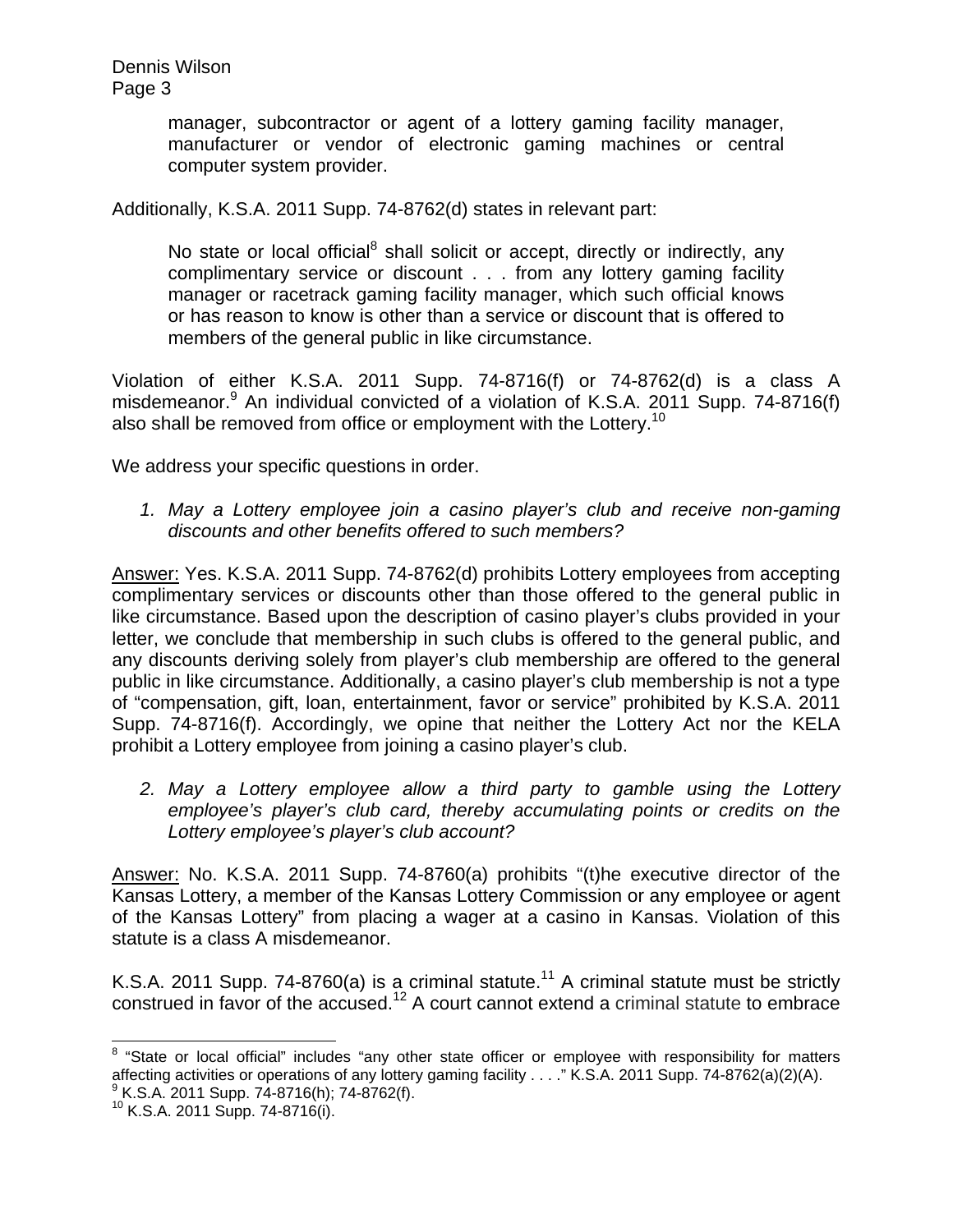Dennis Wilson Page 4

acts or conduct not clearly indicated within statutory prohibitions.<sup>13</sup> However, these rules of strict construction "are subordinate to the rule that judicial interpretation must be sensible and reasonable to effect the legislative design and intent."<sup>14</sup>

We note that K.S.A. 2011 Supp. 74-8760(a) does not expressly prohibit a Lottery employee from allowing a third party to gamble with the employee's player's club card. However, we must consider the various provisions of the Lottery Act and the KELA *in pari materia* with a view of bringing them into workable harmony.15 The Lottery Act and the KELA are intended to prevent conflicts of interest among Lottery commissioners and employees charged with overseeing Lottery activities and the approval of casino management contracts.<sup>16</sup> Furthermore, we previously opined that the language of K.S.A. 2011 Supp. 74-8762(d) was enacted to "sanitize" Kansas gaming in order to eliminate not only actual conflicts of interest but also *appearances of impropriety* involving public officials and casino interests.<sup>17</sup> Allowing a third party to gamble with the Lottery employee's player's club card creates the appearance of impropriety and violates the intent of the Lottery Act and the KELA by doing indirectly what is prohibited directly. Therefore, we opine that a Kansas Lottery employee may not circumvent K.S.A. 2011 Supp. 74-8760(a) by allowing a third party to gamble using the employee's player's club card.

*3. May a Lottery employee obtain discounted or free food or beverages from a casino's employee dining room?* 

Answer: No. K.S.A. 2011 Supp. 74-8762(d) prohibits Lottery employees from accepting discounts from a casino that are not offered to members of the general public in like circumstance. We assume that members of the general public are not invited to obtain discounted or free food or beverages from the casino's employee dining room. Accordingly, we opine that a Lottery employee may not obtain discounted or free food or beverages from a casino's employee dining room.

*4. May a Lottery employee obtain non-discounted food or beverages from a casino's employee dining room?* 

Answer: No. As noted above, K.S.A. 2011 Supp. 74-8762(d) is intended to eliminate actual conflicts of interest and the appearance of impropriety involving public officials and casino interests. Even if the Lottery employee paid full price for food or beverages,

<sup>&</sup>lt;sup>11</sup> K.S.A. 2011 Supp. 21-5102.<br><sup>12</sup> State v. Donlay, 253 Kan. 132, 134 (1993).<br><sup>13</sup> State v. Palmer, 248 Kan. 681, 691 (1991).<br><sup>14</sup> See State v. Vega-Fuentes, 264 Kan. 10, 14 (1998); State v. Manbeck, 277 Kan. 224, 227 (2

<sup>16</sup> *See, e.g.,* K.S.A. 2011 Supp. 74-8716(a) (prohibiting Lottery commissioners and employees from having an interest in a business that contracts with the Lottery for a major procurement); 74-8719 (prohibiting Lottery commissioners and employees from purchasing lottery tickets or sharing lottery winnings); *see also* Attorney General Opinion Nos. 2007-28, 2008-1, 2008-18 and 2011-16.

Attorney General Opinion No. 2008-1 (emphasis added).